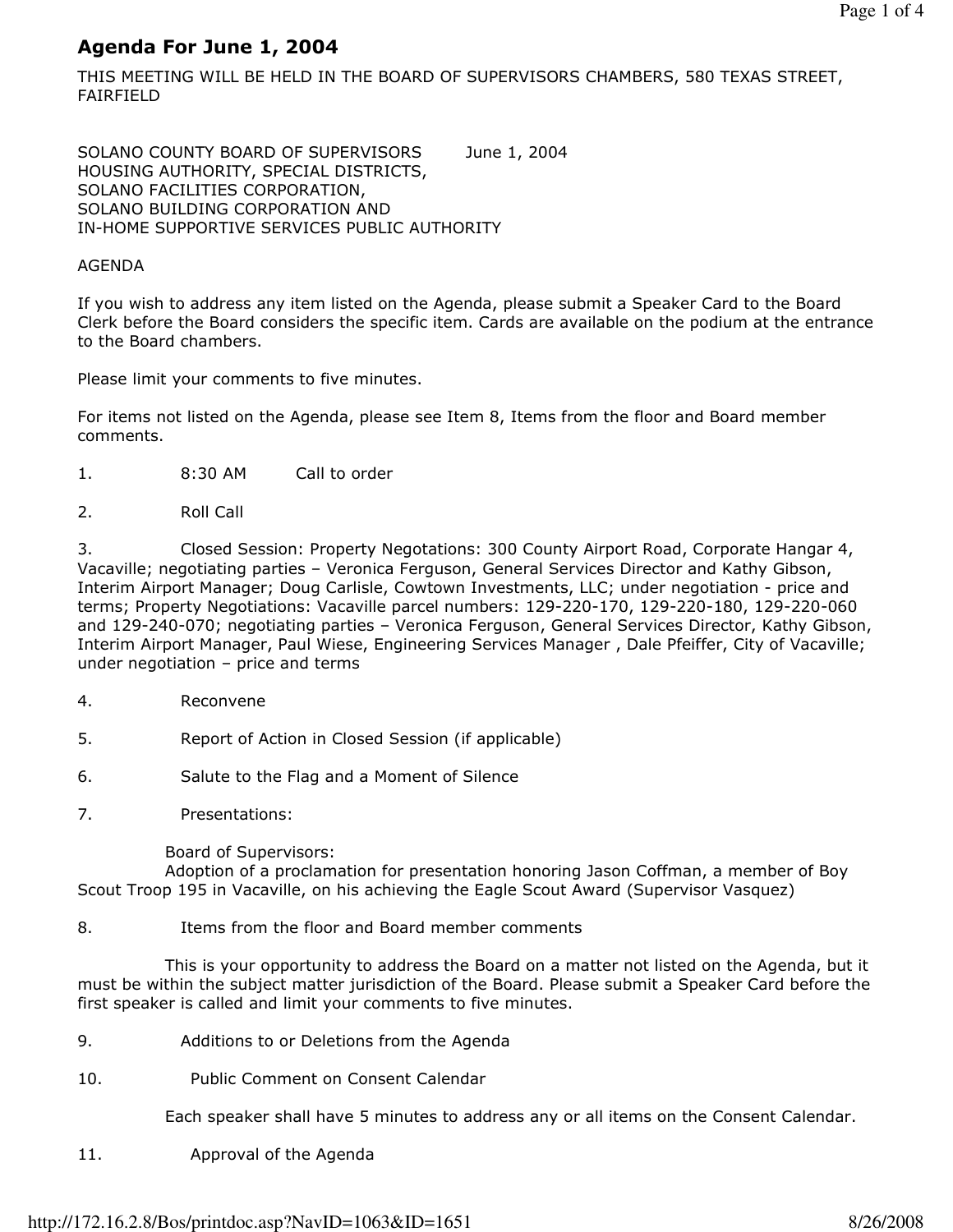### 12. Approval of Consent Calendar

The Board considers all matters listed under the Consent Calendar to be routine and will adopt them in one motion. There will be no discussion on these items before the Board votes on the motion unless Board members request specific items be discussed and/or removed from the Consent Calendar.

#### CONSENT CALENDAR

#### GENERAL GOVERNMENT

13. Clerk of the Board of Supervisors: Approval of Minutes: Board of Supervisors May 11, 2004

14. County Administrator's Office:

 Receive status report on Solano County Court Appointed Special Advocate (CASA) Program; authorize the Office of Family Violence Prevention to submit three (3) grant applications to National Court Appointed Special Advocates Association for supplemental funding in the amount of \$26,500 for the period July 1, 2004 to June 30, 2005

15. Treasurer/Tax Collector/County Clerk:

 A) Approval of a Chapter 8 Tax-Defaulted Sale to Mercy Properties California (MPC), a California non-profit corporation of 3.08 acres on the Southern end of Santa Monica Street, Fairfield for the sum or \$257,062

 B) Adoption of a resolution and records retention schedules for the Treasurer/Tax Collector/County Clerk

```
HEALTH AND SOCIAL SERVICES: None
```
CRIMINAL JUSTICE:

16. Sheriff/Coroner:

 Authorize the Auditor-Controller to pay expenses in excess of \$5,000 in the amount of \$4,507 for costs related to the memorial service for Deputy John Sandlin

LAND USE/TRANSPORTATION: None

OTHER: None

SPECIAL DISTRICTS GOVERNED BY THE BOARD OF SUPERVISORS: None

SCHEDULED CALENDAR

- 17. Rescheduled Consent Items: (Items pulled from Consent Calendar above)
- A) E)
- B) F)
- $(C)$   $G)$
- D) H)

#### GENERAL GOVERNMENT

#### 18. Human Resources:

 Consider approval to implement a workforce reduction by authorizing the Director of Human Resources to establish seniority lists for specified employment classes and issue layoff notices to incumbents in 25.48 positions in the Departments of Health and Social Services and Resources Management effective July 25, 2004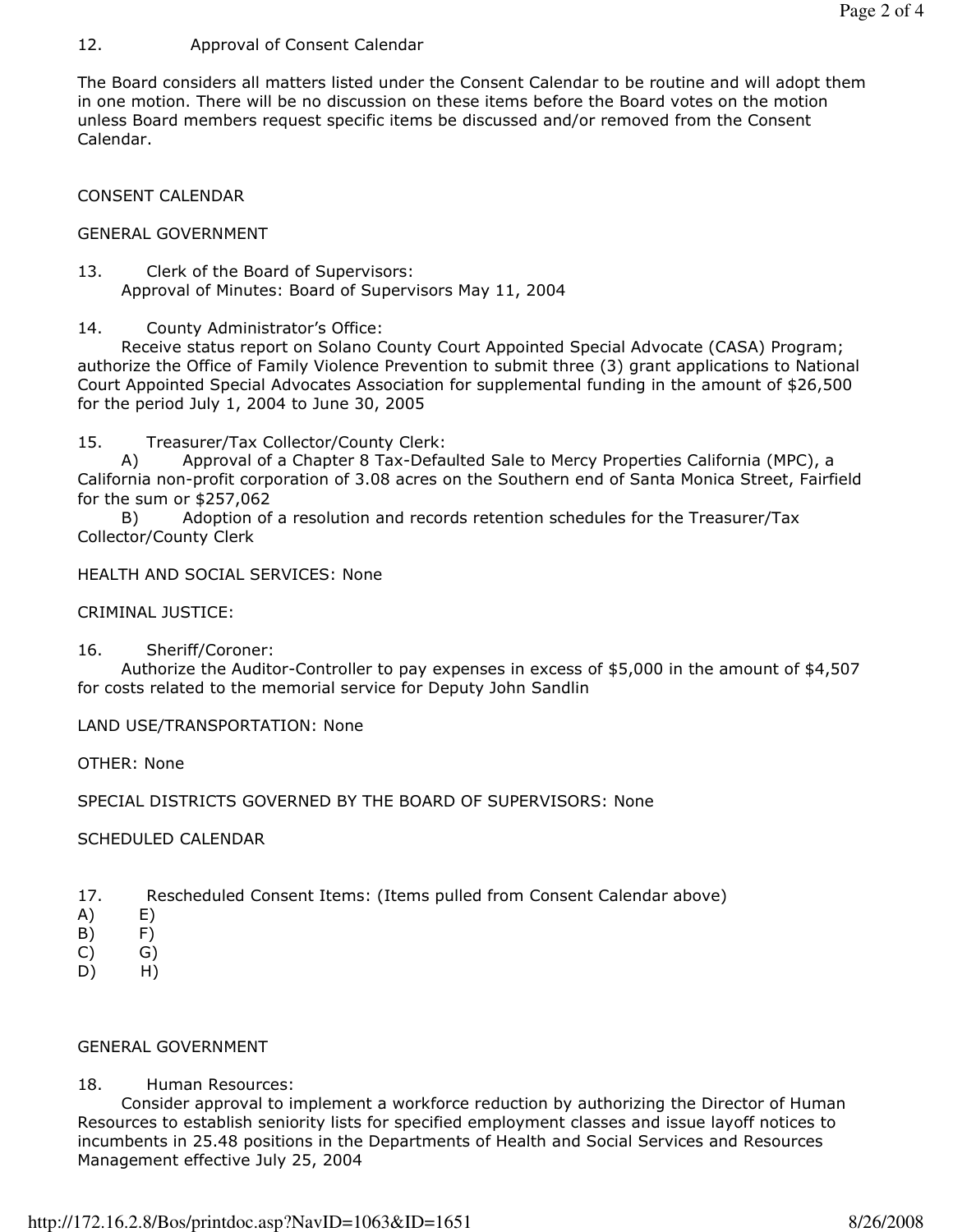### HEALTH AND SOCIAL SERVICES

19. Health and Social Services:

 Receive a presentation on the Children and Weight Coalition's Strategic Plan, "Children and Weight: Taking Action in Solano County"

CRIMINAL JUSTICE: None

LAND USE/TRANSPORTATION: None

OTHER: None

MISCELLANEOUS ITEMS

20. Appointments/Resignations to Boards and Commissions:

Board of Supervisors:

Appointment of Jim N. Whalen to the Airport Land Use/Aviation Advisory Committee (District 4)

21. Adjourn:

## MEETING CALENDAR

| 6/1                                                       | 6:30 p.m.    | Solano County Children and Families Commission, 2101 Courage     |  |  |
|-----------------------------------------------------------|--------------|------------------------------------------------------------------|--|--|
|                                                           |              | Dr., Health & Human Services Center Multipurpose Room, FF        |  |  |
| 6/1                                                       | 6:30 p.m.    | Solano County SIDS Advisory Committee, 300 Hospital Drive,       |  |  |
| Executive Conference Rm., Vallejo                         |              |                                                                  |  |  |
| 6/2                                                       | $9:30$ a.m.  | BAAQMD, 939 Ellis St., San Francisco                             |  |  |
| 6/2                                                       | Noon         | Childrens Alliance, Joseph Nelson Community Center, Suisun       |  |  |
| 6/2                                                       | 1:00 p.m.    | ABAG Regional Planning Committee, MetroCenter Auditorium,        |  |  |
| 101 Eighth St., Oakland                                   |              |                                                                  |  |  |
| 6/3                                                       | $10:00$ a.m. | Solano County Zoning Administrator, Environmental                |  |  |
| Management, 470 Chadbourne Rd., 2nd Floor, FF             |              |                                                                  |  |  |
| 6/3                                                       | 1:00 p.m.    | BCDC, MetroCenter Auditorium, 101 Eighth St., Oakland            |  |  |
| 6/3                                                       | 7:00 p.m.    | Solano County Planning Commission, Board of Supervisors          |  |  |
| Chambers, 580 Texas St., FF                               |              |                                                                  |  |  |
| 6/8                                                       | 9:00 a.m.    | Board of Supervisors, Board Chambers, 580 Texas St., FF          |  |  |
| 6/8                                                       | 4:00 p.m.    | Maternal, Child, and Adolescent Health Advisory Board, 275 Beck  |  |  |
| Ave., Conf. Rm. 1, FF                                     |              |                                                                  |  |  |
| 6/9                                                       | 9:00 a.m.    | Yolo-Solano Air Quality Management District, 1947 Galileo Court, |  |  |
| Suite 103, Davis                                          |              |                                                                  |  |  |
| 6/9                                                       | 6:00 p.m.    | Alcohol and Drug Advisory Board, 2101 Courage Dr., FF            |  |  |
| 6/9                                                       | 6:00 p.m.    | Solano Transportation Authority Board, Suisun City               |  |  |
| Hall, 701 Civic Center Blvd., Suisun                      |              |                                                                  |  |  |
| 6/9                                                       | 6:15 p.m.    | Solano County Fair Board of Directors, Administration Building,  |  |  |
| Solano County Fairgrounds, Vallejo                        |              |                                                                  |  |  |
| 6/10                                                      | 1:30 p.m.    | Emergency Medical Care Committee, 275 Beck Ave., Conf. Rm.       |  |  |
| 1, FF                                                     |              |                                                                  |  |  |
| 6/10                                                      | 7:00 p.m.    | Solano County Aviation Advisory Commission/Airport Land Use      |  |  |
| Commission, Nut Tree Airport, Vacaville                   |              |                                                                  |  |  |
| 6/10                                                      | 7:00 p.m.    | Solano County Water Agency, 508 Elmira Rd., Vacaville            |  |  |
| 6/11                                                      | 9:00 a.m.    | Local Task Force for Integrated Waste Management, Fairfield-     |  |  |
| Suisun Sewer District Office, 1010 Chadbourne Rd., Suisun |              |                                                                  |  |  |
| 6/16                                                      | $9:30$ a.m.  | BAAQMD 939 Ellis St., San Francisco                              |  |  |
| 6/16                                                      | 2:00 p.m.    | Health and Social Services Subcommittee, Board Chambers,         |  |  |
| 580 Texas St., FF                                         |              |                                                                  |  |  |
| 6/16                                                      | 4:00 p.m.    | Solano County Equal Employment Opportunity Committee, 580        |  |  |
| Texas St., Third Floor CAO Conference Room, FF            |              |                                                                  |  |  |